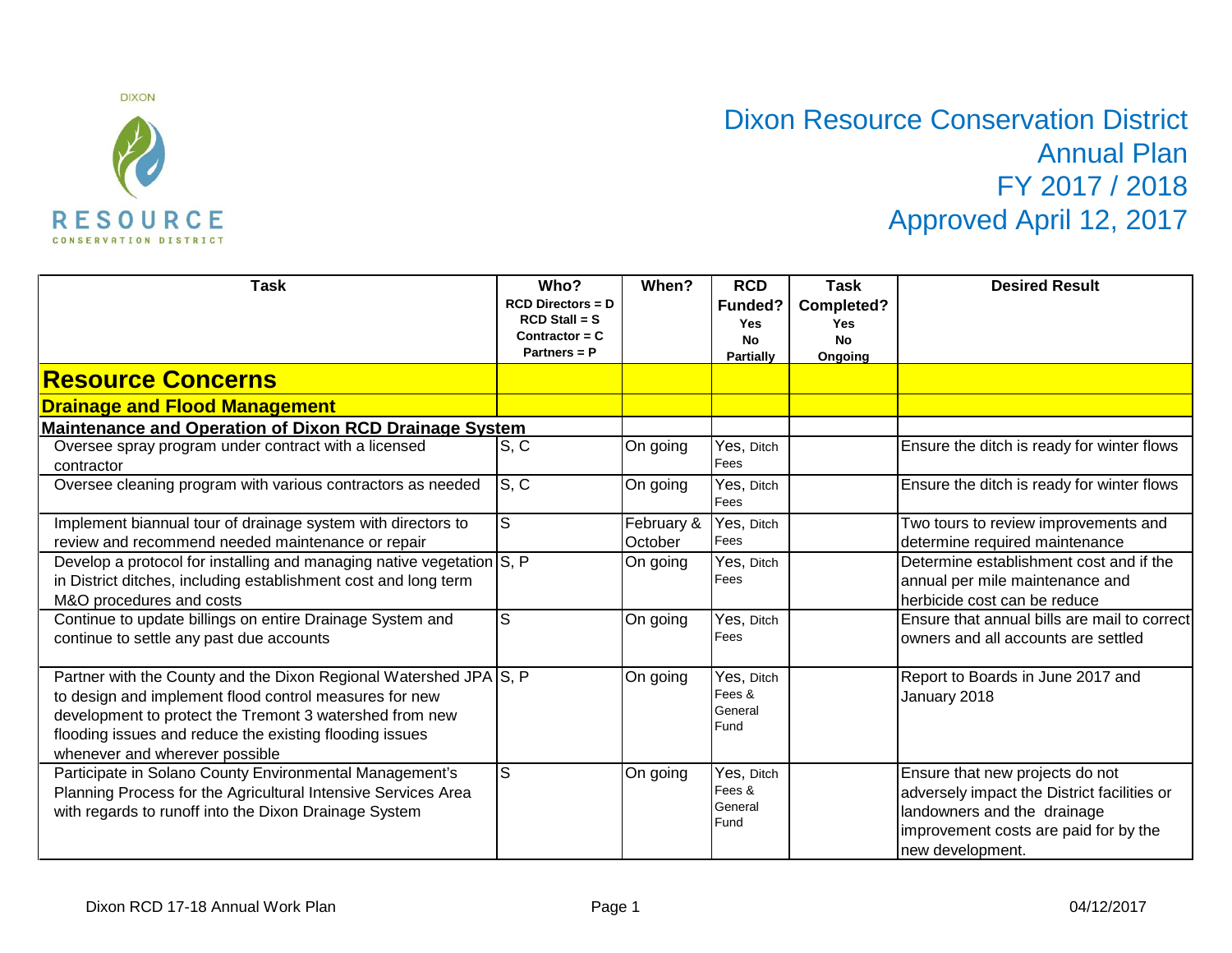| <b>Task</b>                                                                                                      | Who?                               | When?        | <b>RCD</b>                    | <b>Task</b>   | <b>Desired Result</b>                                                           |
|------------------------------------------------------------------------------------------------------------------|------------------------------------|--------------|-------------------------------|---------------|---------------------------------------------------------------------------------|
|                                                                                                                  | $RCD$ Directors = $D$              |              | Funded?                       | Completed?    |                                                                                 |
|                                                                                                                  | $RCD$ Stall = S                    |              | <b>Yes</b>                    | <b>Yes</b>    |                                                                                 |
|                                                                                                                  | Contractor = $C$<br>Partners = $P$ |              | <b>No</b><br><b>Partially</b> | No<br>Ongoing |                                                                                 |
| Work with the Dixon Regional Watershed Authority to develop                                                      | S, D                               | On going     | Yes, Ditch                    |               | Regional Consensus of design and                                                |
| and implement regional drainage projects                                                                         |                                    |              | Fees, JPA &                   |               | implementation                                                                  |
|                                                                                                                  |                                    |              | General                       |               |                                                                                 |
|                                                                                                                  | S, D                               |              | Fund                          |               |                                                                                 |
| Work with the County and Solano County Water Agency to<br>alleviate flooding problems in the Dixon RCD watershed |                                    | On going     | Yes, Ditch<br>Fees &          |               | Cost sharing and funding sources for<br>projects - Lands N of I-80 and Eastside |
|                                                                                                                  |                                    |              | General                       |               | Drain                                                                           |
|                                                                                                                  |                                    |              | Fund                          |               |                                                                                 |
| Update Drain Use Bylaws and Develop a landowner guide that                                                       | S, D                               | May - Oct    | Yes, Ditch                    |               | Updated Bylaws converted to the current                                         |
| defines the nature and level of drainage services                                                                |                                    | 2017         | Fees,<br>General              |               | policy format. Provide landowners the                                           |
|                                                                                                                  |                                    |              | Fund, DOC                     |               | drainage services guide in Dec 2017                                             |
| Explore joint maintenance possibilities with other local districts                                               | S.D                                | May - Dec    | Yes, Ditch                    |               | Organize Joint Meeting with local                                               |
| to improve the quality and quantity of maintenance activities in a                                               |                                    | 2017         | Fees &                        |               | agencies who operate maintenance                                                |
| cost effective manner                                                                                            |                                    |              | General                       |               | equipment                                                                       |
| Monitor City of Dixon's outflows into the Dixon Drainage System S                                                |                                    | On going     | Fund<br>Yes, Ditch            |               | Determine that the City's flow are                                              |
| from the Pond A and Pond C                                                                                       |                                    |              | Fees                          |               | consistent with agreements and project                                          |
|                                                                                                                  |                                    |              |                               |               | designs                                                                         |
| Renegotiate and update agreements                                                                                |                                    |              |                               |               |                                                                                 |
| New on-call vegetation management agreement for ditch                                                            | S, D                               | April - June | Yes, Ditch                    |               | New Agreement in place by July 1, 2017                                          |
| herbicide applications                                                                                           |                                    | 2017         | Fees                          |               |                                                                                 |
| Renegotiate agreement with Reclamation District 2068                                                             | S, D                               | July - Dec.  | Yes, Ditch                    |               | Current agreement renews annual. When                                           |
|                                                                                                                  |                                    | 2017         | Fees &                        |               | Regional Drainage Improvements are                                              |
|                                                                                                                  |                                    |              | General                       |               | finalized new agreement will be needed                                          |
|                                                                                                                  |                                    |              | Fund                          |               |                                                                                 |
| Renegotiate agreement with Main Prairie Water District                                                           | S, D                               | July - Dec.  | Yes, Ditch                    |               | Need to be updated By June 2018                                                 |
|                                                                                                                  |                                    | 2017         | Fees &                        |               |                                                                                 |
|                                                                                                                  |                                    |              | General<br>Fund               |               |                                                                                 |
| Review all agreements the District has with other agencies or                                                    | $\mathsf{S}, \mathsf{D}$           | On going     | Yes, Ditch                    |               | Ensure that new agreements are                                                  |
| individuals prior to expiration                                                                                  |                                    |              | Fees &                        |               | consistent with District Policies                                               |
|                                                                                                                  |                                    |              | General                       |               |                                                                                 |
| <b>Water Quality</b>                                                                                             |                                    |              | Fund                          |               |                                                                                 |
| Continue to manage the Dixon / Solano RCD Water Quality                                                          | S, D                               | On going     | Yes,                          |               | Timely reporting by members and to the                                          |
| Coalition's implementation of the Irrigated Lands Regulatory                                                     |                                    |              | Member                        |               | Sac Valley Water Quality Coalition                                              |
| Program (ILRP)                                                                                                   |                                    |              | Fees                          |               |                                                                                 |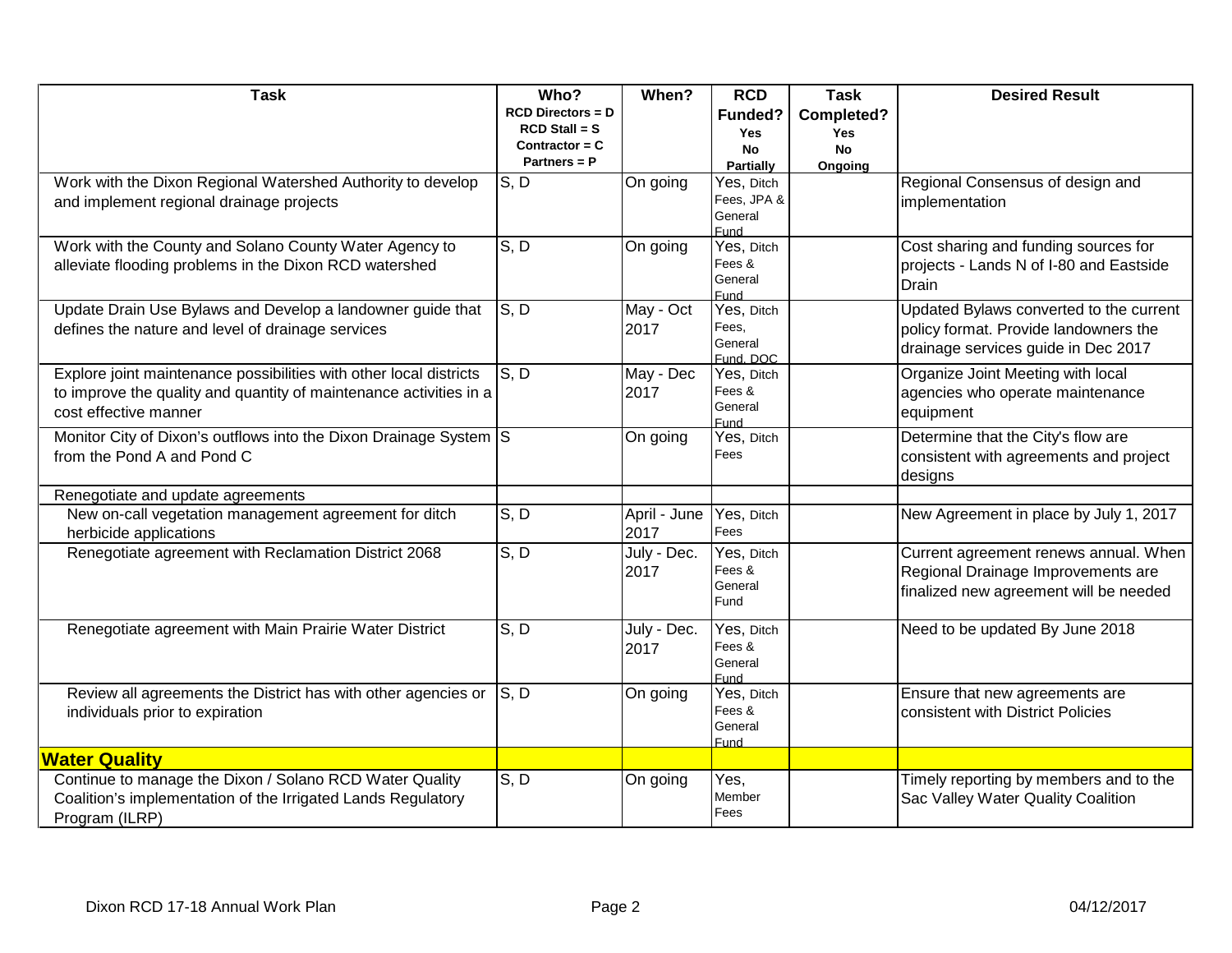| <b>Task</b>                                                                                                                                                                                                                    | Who?                                                                              | When?                | <b>RCD</b>                                             | <b>Task</b>                                      | <b>Desired Result</b>                                                                                                                                                                                                       |
|--------------------------------------------------------------------------------------------------------------------------------------------------------------------------------------------------------------------------------|-----------------------------------------------------------------------------------|----------------------|--------------------------------------------------------|--------------------------------------------------|-----------------------------------------------------------------------------------------------------------------------------------------------------------------------------------------------------------------------------|
|                                                                                                                                                                                                                                | <b>RCD Directors = D</b><br>$RCD$ Stall = S<br>Contractor = $C$<br>Partners = $P$ |                      | Funded?<br><b>Yes</b><br><b>No</b><br><b>Partially</b> | Completed?<br><b>Yes</b><br><b>No</b><br>Ongoing |                                                                                                                                                                                                                             |
| Maintain current participation levels in excess of 95%, while<br>striving to achieve 100% participation through outreach to non-<br>participants                                                                               | ls                                                                                | On going             | Yes,<br>Member<br>Fees                                 |                                                  | Maintain accurate and current contact<br>information and send notifications to non-<br>participants                                                                                                                         |
| Through education and outreach, convey the current status of<br>water quality issues, monitoring results, and demonstrate<br>appropriate management practices to improve water quality to<br>100% of the irrigated land owners | S, P                                                                              | On going             | Yes,<br>Member<br>Fees & DOC                           |                                                  | Conduct Annual Member meeting and<br>education event. Develop a cover crop<br>focused meeting for Fall 2017                                                                                                                 |
| Eliminate existing surface water quality management plans<br>through education and outreach to encourage the<br>implementation of appropriate management practices                                                             | S, P                                                                              | May -<br>? / 2018    | Yes,<br>Member<br>Fees                                 |                                                  | Track surface monitoring results and best<br>management practice in order to<br>complete the plans requirements.                                                                                                            |
| Develop appropriate and cost effective storage to integrate<br>groundwater quality trend monitoring with the Sustainable<br>Groundwater Agency's future monitoring                                                             | S, P                                                                              | FY 2018 -<br>FY 2019 | Yes,<br>Member<br>Fees & DOC                           |                                                  | Research and participate in monitoring<br>plan development for ILRP and GSA                                                                                                                                                 |
| Assist landowners/growers to maintain compliance in the least<br>cumbersome most cost effective way possible                                                                                                                   | $\overline{S}$ , $\overline{P}$                                                   | April - Oct<br>2017  | Yes,<br>Member<br>Fees                                 |                                                  | Work with subwatersheds and coalition to<br>improve reporting method and data<br>management                                                                                                                                 |
| Work with individual landowners to improve the water quality of $\left S\right $ , P<br>runoff from agricultural lands and reduce localized flooding were<br>possible                                                          |                                                                                   | On going             | Yes,<br>Member<br>Fees,<br>general fund<br>& DOC       |                                                  | Work with partners to identify willing<br>landowners and pilot project sites by Feb.<br>2018                                                                                                                                |
| <b>Water Quantity</b>                                                                                                                                                                                                          |                                                                                   |                      |                                                        |                                                  |                                                                                                                                                                                                                             |
| Provide continued support for the Solano County Agricultural<br>Water Conservation Committee efforts to increase water<br>efficiency programs and practices                                                                    | S, P                                                                              | On going             | Yes,<br>General<br>Fund                                |                                                  | Staff will participate in the Quarterly<br>meeting and keep landowners informed of<br>the conservation programs                                                                                                             |
| Partner with local, State and Federal to demonstrate and convey S, P<br>the benefits of water conservation practices                                                                                                           |                                                                                   | On going             | Yes,<br>General<br>Fund                                |                                                  | Staff will inform landowners of the<br>conservation programs                                                                                                                                                                |
| Participate in the Solano Sub-basin Groundwater Sustainability<br>Agency to represent the current and future groundwater users<br>interest                                                                                     | ls.                                                                               | On going             | Yes,<br>General<br>Fund, &<br><b>DOC</b>               |                                                  | RCD Staff and RCD Board Member will<br>participate in the governance of the GSA.<br>Staff will participate in the Technical<br>Committee meeting to contribute to the<br>development of plans, policies and fund<br>options |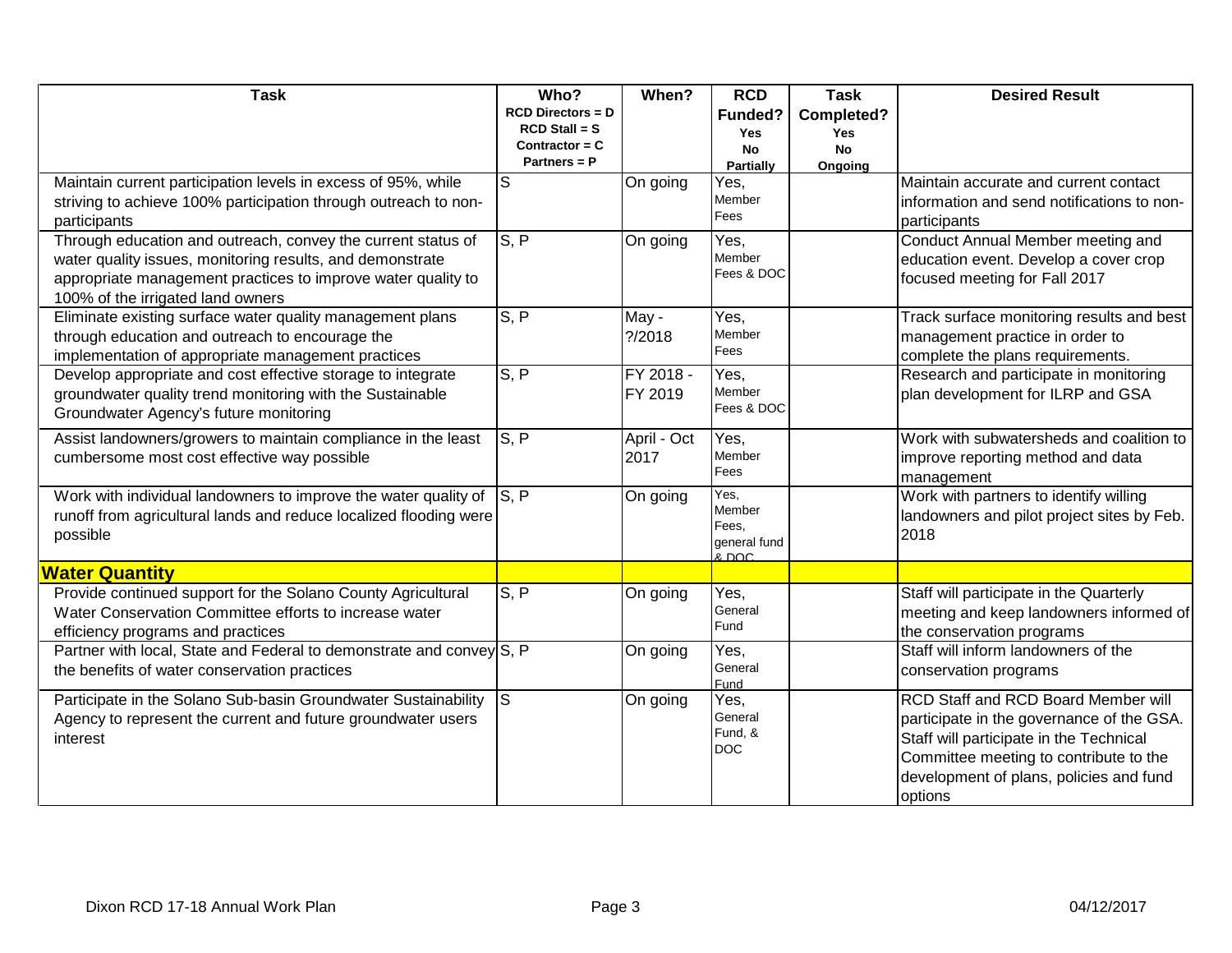| <b>Task</b>                                                                                                                                                                                                                                                                                                                         | Who?                                                                           | When?                     | <b>RCD</b>                                             | <b>Task</b>                                      | <b>Desired Result</b>                                                                                                                                                                                                                   |
|-------------------------------------------------------------------------------------------------------------------------------------------------------------------------------------------------------------------------------------------------------------------------------------------------------------------------------------|--------------------------------------------------------------------------------|---------------------------|--------------------------------------------------------|--------------------------------------------------|-----------------------------------------------------------------------------------------------------------------------------------------------------------------------------------------------------------------------------------------|
|                                                                                                                                                                                                                                                                                                                                     | $RCD$ Directors = $D$<br>$RCD$ Stall = S<br>Contractor = $C$<br>Partners = $P$ |                           | Funded?<br><b>Yes</b><br><b>No</b><br><b>Partially</b> | Completed?<br><b>Yes</b><br><b>No</b><br>Ongoing |                                                                                                                                                                                                                                         |
| Include storm water capture and groundwater recharge in the<br>regional flood control projects                                                                                                                                                                                                                                      | S, P                                                                           | May 2017 -<br>Dec 2018    | Yes,<br>General<br>Fund, &<br><b>DOC</b>               |                                                  | Staff will initiate a local work group to<br>identify opportunities increase<br>groundwater recharge and storm flow<br>reduces that can be quantified though an<br>accounting system                                                    |
| <b>Wildlife Friendly Farming Habitat</b>                                                                                                                                                                                                                                                                                            |                                                                                |                           |                                                        |                                                  |                                                                                                                                                                                                                                         |
| Through ongoing outreach identify land managers who are<br>interested in developing habitat projects                                                                                                                                                                                                                                | S                                                                              | On going                  | Yes, Ditch<br>Fees &<br>Member<br>Fees                 |                                                  | Articles will be prepared and distributed<br>via newsletter and education events                                                                                                                                                        |
| Assist land managers, in partnership with Solano RCD and<br>NRCS, to plan and implement habitat projects                                                                                                                                                                                                                            | S.P                                                                            | June 2018                 | Yes.<br>General<br>Fund                                |                                                  | Develop a MOU with Solano RCD to allow<br>staff to provided service to DRCD<br>landowners                                                                                                                                               |
| Provide assistance to local, State and Federal agencies to<br>understand and foster the implementation of habitat projects<br>and agricultural practices that co-exist with an intensive<br>agricultural region                                                                                                                     | S, P                                                                           | July - March Yes,<br>2018 | Member<br>Fees & DOC                                   |                                                  | Coordinate tour and demonstration<br>project in conjunction with water quality<br>and flood management projects education<br>event by Spring 2018                                                                                       |
| Refine the design and cost analysis for existing and future grass S, P<br>waterway projects                                                                                                                                                                                                                                         |                                                                                | July - Nov.<br>2017       | Yes, Ditch<br>Fees &<br>Member<br>Fees                 |                                                  | Work with Solano RCD to prepare cost<br>analysis for existing and future grass<br>waterway projects                                                                                                                                     |
| <b>Soil Healthy / Sustainability</b>                                                                                                                                                                                                                                                                                                |                                                                                |                           |                                                        |                                                  |                                                                                                                                                                                                                                         |
| Work to identify landowners willing implements and<br>demonstrate the benefits of sustainable practices (cover crops,<br>hedgerows, etc.) while seeking to quantify the benefits and cost<br>for the agronomic, drainage, flood control water quality, water<br>quantity, groundwater recharge, soil fertility and wildlife habitat | S, P                                                                           | July - March Yes,<br>2018 | Member<br>Fees & DOC                                   |                                                  | Convene local work group and subject<br>mater experts to identify on-farm<br>practices that could be implemented to<br>increase groundwater recharge and<br>reduce storm flow. Design pilot project to<br>verify and quantify benefits. |
| Work to identify possible funding for pilot projects                                                                                                                                                                                                                                                                                | S, P                                                                           | Mar. - Aug<br>2018        | Yes,<br>Member<br>Fees & DOC                           |                                                  | Seek funding for pilot project, if the local<br>working group has approved concept for<br>implementation be Fall 2018                                                                                                                   |
| <b>Land Use and Planning</b>                                                                                                                                                                                                                                                                                                        |                                                                                |                           |                                                        |                                                  |                                                                                                                                                                                                                                         |
| Review City of Dixon's development and expansion plans in<br>regards to runoff into Dixon Drainage System                                                                                                                                                                                                                           | S                                                                              | As Needed                 | Yes.<br>General<br>Fund                                |                                                  | Ensure that new projects do not<br>adversely impact the District facilities or<br>landowners                                                                                                                                            |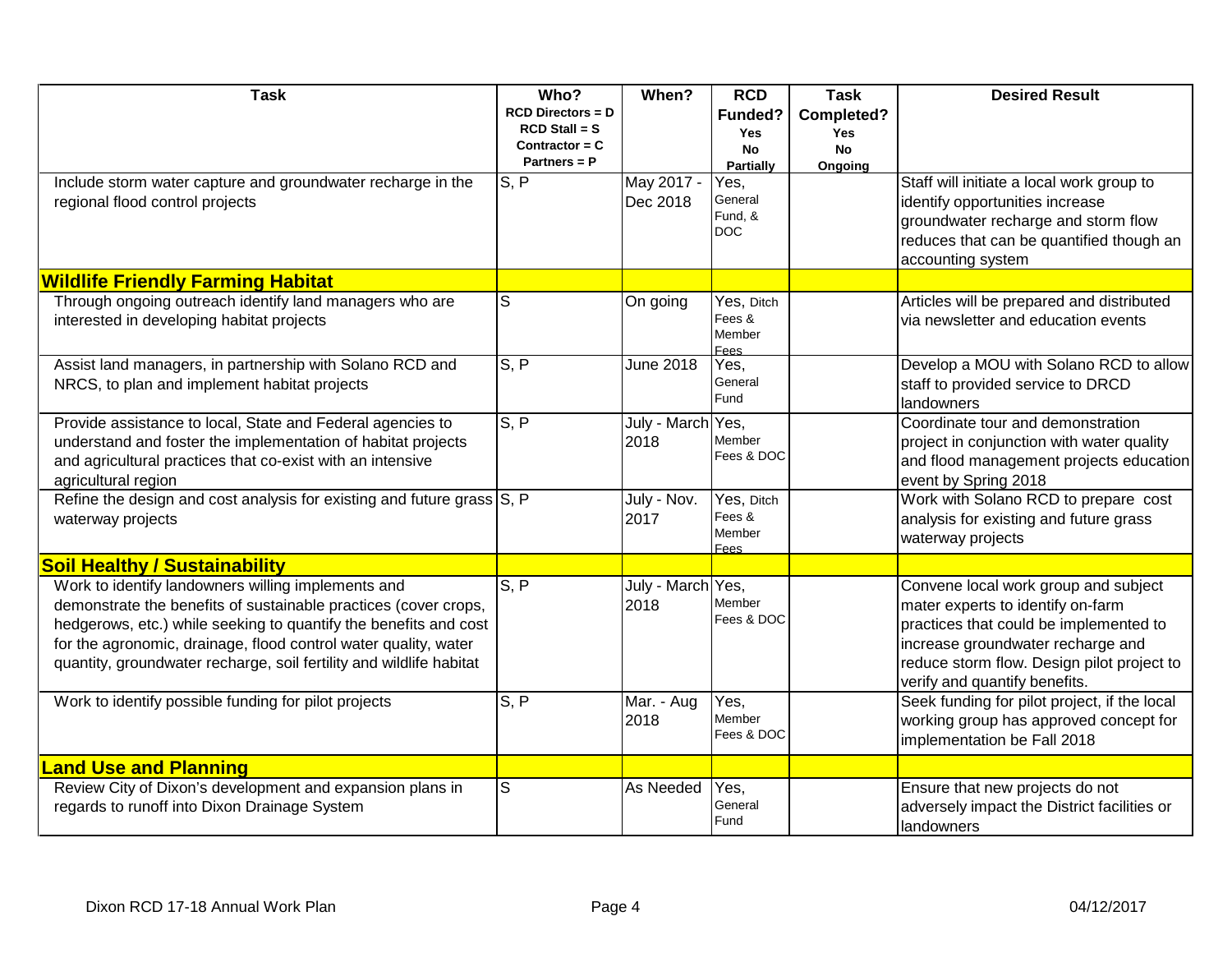| <b>Task</b>                                                                                       | Who?                                     | When?            | <b>RCD</b>            | <b>Task</b>       | <b>Desired Result</b>                              |
|---------------------------------------------------------------------------------------------------|------------------------------------------|------------------|-----------------------|-------------------|----------------------------------------------------|
|                                                                                                   | $RCD$ Directors = $D$<br>$RCD$ Stall = S |                  | Funded?<br><b>Yes</b> | Completed?<br>Yes |                                                    |
|                                                                                                   | Contractor = $C$                         |                  | <b>No</b>             | <b>No</b>         |                                                    |
|                                                                                                   | Partners = $P$                           |                  | Partially             | Ongoing           |                                                    |
| Continue to review Solano County Environmental                                                    | S                                        | As Needed        | Yes,                  |                   | Ensure that new projects do not                    |
| Management's project notices for changes in and/or                                                |                                          |                  | General<br>Fund       |                   | adversely impact the District facilities or        |
| intensification of agricultural land use with regards to runoff into<br>the Dixon Drainage System |                                          |                  |                       |                   | landowners                                         |
| Participate in Solano County Environmental Management's                                           | $\overline{\mathsf{s}}$                  | On going         | Yes,                  |                   | Ensure that new projects do not                    |
| Planning Process for the Agricultural Intensive Services Area                                     |                                          |                  | General               |                   | adversely impact the District facilities or        |
| with regards to runoff into the Dixon Drainage System                                             |                                          |                  | Fund                  |                   | landowners and the drainage                        |
|                                                                                                   |                                          |                  |                       |                   | improvement costs are paid for by the              |
|                                                                                                   |                                          |                  |                       |                   | new development.                                   |
| Work with the Dixon Regional Watershed Authority to develop                                       | S, D                                     | On going         | Yes.                  |                   | Regional consensus of design and                   |
| and implement regional drainage projects                                                          |                                          |                  | General<br>Fund       |                   | implementation                                     |
| Work with the County and Solano County Water Agency to                                            | S, D                                     | Ongoing          | Yes,                  |                   | Improved drainage throughout the district.         |
| alleviate flooding problems in the area, including localized                                      |                                          |                  | General               |                   |                                                    |
| issues through the SCWA's small grant program                                                     |                                          |                  | Fund                  |                   |                                                    |
| Explore land use policies and proposed project with in the                                        | S, D                                     | On going         | Yes.                  |                   | New polices or project proposed with in            |
| District for issues that would impair the resources with in the                                   |                                          |                  | General<br>Fund       |                   | the district would not adversely impact            |
| <b>District</b>                                                                                   |                                          |                  |                       |                   | agriculture or drainage.                           |
| eadership / County-wide Education                                                                 |                                          |                  |                       |                   |                                                    |
| Publication of an annual newsletter                                                               | S, D                                     | November         | Yes, Ditch<br>Fees &  |                   | Publication of newsletter                          |
|                                                                                                   |                                          |                  | General               |                   |                                                    |
|                                                                                                   |                                          |                  | Fund                  |                   |                                                    |
| Joint Publication of County Conservation Annual Report                                            | S, P                                     | December -       | Yes,<br>General       |                   | Publication of Report, Distribution to             |
|                                                                                                   |                                          | January          | Fund                  |                   | Elected and Presentation to Board of               |
| Joint Presentation to Solano County Board of Supervisors to                                       | S, P, D                                  | January -        | Yes,                  |                   | Supervisor<br>Presentation to Board of Supervisors |
| highlight conservation accomplishments                                                            |                                          | February         | General               |                   |                                                    |
|                                                                                                   |                                          |                  | Fund                  |                   |                                                    |
| Conservation (cooperator) Award and Annual Event                                                  | $\overline{D}$                           | <b>June 2017</b> | Yes.                  |                   | Board to consider options for an annual            |
|                                                                                                   |                                          |                  | General<br>Fund       |                   | recognition event                                  |
| Provided education opportunities for landowner and producers                                      | S, D, P                                  | Ongoing          | Yes, Ditch            |                   | Staff will identify and/or provided                |
|                                                                                                   |                                          |                  | Fees.<br>Member       |                   | education opportunities for landowner,             |
|                                                                                                   |                                          |                  | Fees, DOC             |                   | operators and produces                             |
|                                                                                                   |                                          |                  | & General             |                   |                                                    |
|                                                                                                   |                                          |                  | <b>Fund</b>           |                   |                                                    |